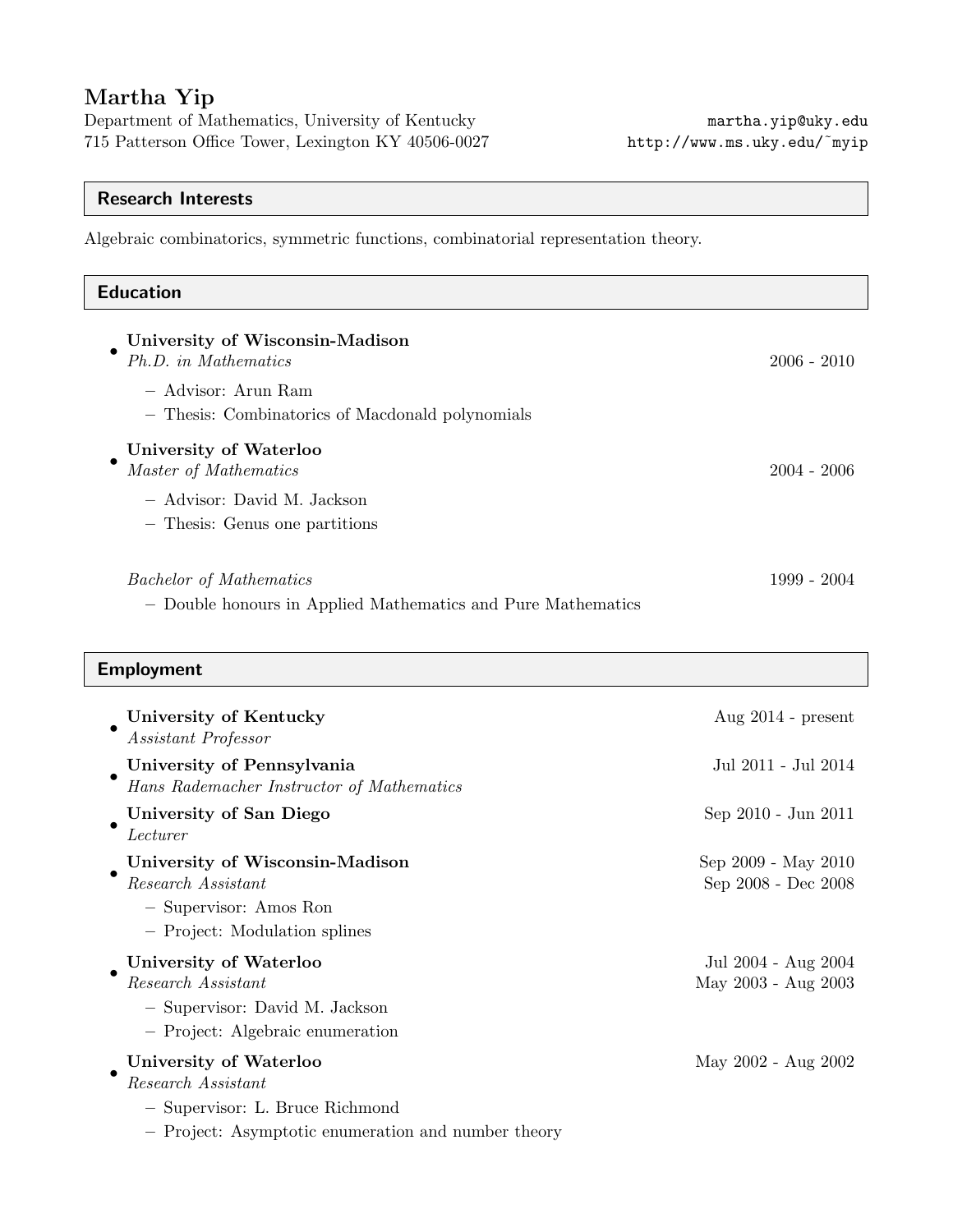| Symbolic Computation Group - University of Waterloo                    | Jan 2002 - Apr 2002 |
|------------------------------------------------------------------------|---------------------|
| Programmer                                                             | May 2001 - Aug 2001 |
| - Supervisor: Keith O. Geddes                                          |                     |
| - Project: Conversion of special functions to hypergeometric functions |                     |
| Isopia Learning Management System<br>Programmer                        | Sep 2000 - Dec 2000 |

## Publications and Preprints

- 1. M. Yip, Rook placements and Jordan forms of upper-triangular nilpotent matrices, arXiv:1703.00057.
- 2. R. Sazdanovic and M. Yip, A categorification of the chromatic symmetric function, arXiv:1506.03133.
- 3. R. Sazdanovic and M. Yip, A categorification of the chromatic symmetric function, DMTCS Proceedings FPSAC 2015 27 (2015) 631–642.
- 4. M. Yip, q-Rook placements and Jordan forms of upper-triangular matrices, DMTCS Proceedings FPSAC 2013 25 (2013) 1017–1028.
- 5. M. Yip, A Littlewoord-Richardson rule for Macdonald polynomials, Math. Z. 272 (2012) 1259–1290.
- 6. M. Yip, Combinatorics of Macdonald polynomials, Doctoral thesis (2010) 99 pages.
- 7. A. Ram and M. Yip, A combinatorial formula for Macdonald polynomials, Adv. Math. 226 (2011) 309–331.
- 8. M. Yip, Genus one partitions, Masters thesis (2006) 99 pages.
- 9. D. M. Jackson and M. Yip, A symmetric function resolution of the number of permutations with respect to block-stable elements, Ann. Comb. 10 (2006) 463–480.
- 10. D. Panario, L. B. Richmond and M. Yip, A simple primality test and the rth smallest prime factor, SIAM Proceedings Series ANALCO 2004 115 (2004) 185–193.

### Invited Conference and Seminar Presentations (2010–present)

- Generalized Koskta polynomials.
	- Workshop in Asymptotic Representation Theory, Institut Henri Poincar´e, Feb 2017.
	- AMS Special Session on Symmetric Functions and Its Applications, Athens GA, Mar 2016.
	- Combinatorics Seminar, University of Kansas, Dec 2015.
	- Discrete Mathematics Seminar, University of Kentucky, Sep 2015.
- A categorification of the chromatic symmetric function.
	- Congreso Latinoamericano de Matem´aticos, Barranquilla Colombia, Jul 2016.
	- FPSAC poster presentation, Daejeon South Korea, Jul 2015.
	- Midwest Combinatorics Conference, Minneapolis Minnesota, May 2015.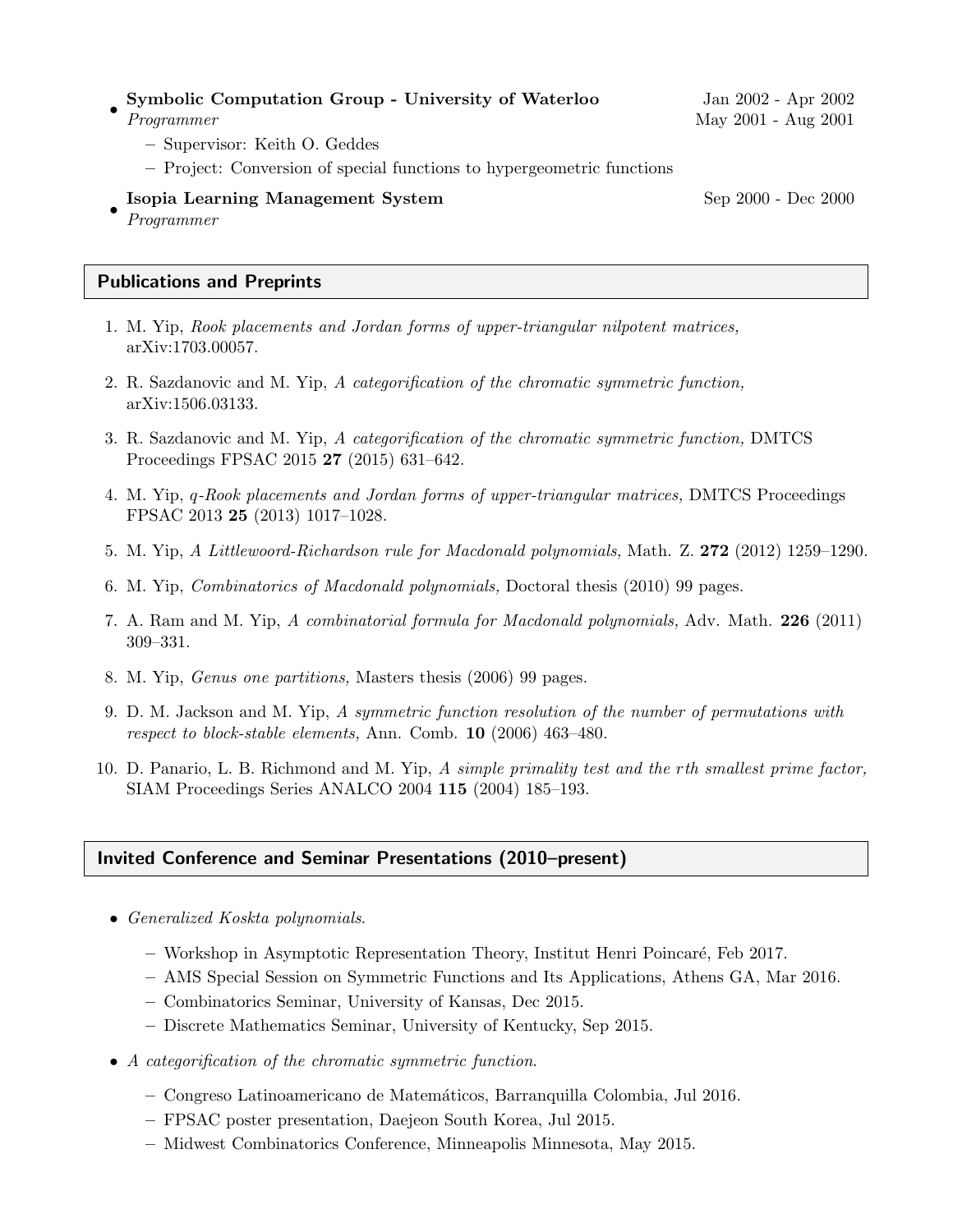- CAGE Seminar, University of Pennsylvania, Mar 2015.
- Discrete Mathematics Seminar, University of Kentucky, Oct 2014.
- Colouring: an algebraic approach.
	- Mathematics Colloquium, Marshall University, Nov 2015.
- Macdonald polynomials with shifted parameters.
	- JMM AMS-AWM Special Session on Geometric Applications of Algebraic Combinatorics, Baltimore MD, Jan 2014.
- q-Rook placements and Jordan forms for upper-triangular matrices.
	- FPSAC poster presentation, Paris France, Jun 2013.
	- Lie Theory Seminar, University of Colorado-Boulder, Apr 2013.
	- AWM Research Symposium, Santa Clara University, Mar 2013.
	- Workshop on Whittaker functions, Schubert calculus and crystals, ICERM, Mar 2013.
	- AMS Special Session on Rook Theory and its Applications, New Orleans LA, Oct 2012.
	- Mathematics Colloquium, Villanova University, Mar 2012.
	- CAGE Seminar, University of Pennsylvania, Jan 2012.
- Alcove walks and Macdonald polynomials.
	- IAS Women and Mathematics Program, Institute of Advanced Studies, May 2013.
- $\bullet$   $n^{n-2}$ .
	- Undergraduate Mathematics Society Seminar, University of Pennsylvania, Dec 2012.
- A Littlewood-Richardson rule for Macdonald polynomials,
	- Representation Theory Seminar, CUNY, Dec 2011.
	- AMS Special Session on Hecke Algebras and Deformations, Macalester College, Apr 2010.
	- Workshop on Combinatorial Representation Theory, Oberwolfach Germany, Mar 2010.
	- Algebra, Geometry and Combinatorics Seminar, University of Illinois, Urbana-Champaign, Feb 2010.
- Macdonald polynomials, parking functions, trees, and zonotopal algebras.
	- Combinatorics Seminar, UC San Diego, Oct 2010.

# Teaching Experience

- University of Kentucky
	- Fall 2016: MA 213 (Calculus III), MA 714 (Generalized Kostka Polynomials)
	- Spring 2016: MA 332 (Matrix Algebra), MA 361 (Modern Algebra I)
	- Fall 2015: MA 514 (Combinatorial Structures and Techniques)
	- Spring 2015: MA 114 (Calculus II), MA 340 (Applicable Algebra)
	- Fall 2014: MA 415G (Combinatorics and Graph Theory)
- University of Pennsylvania